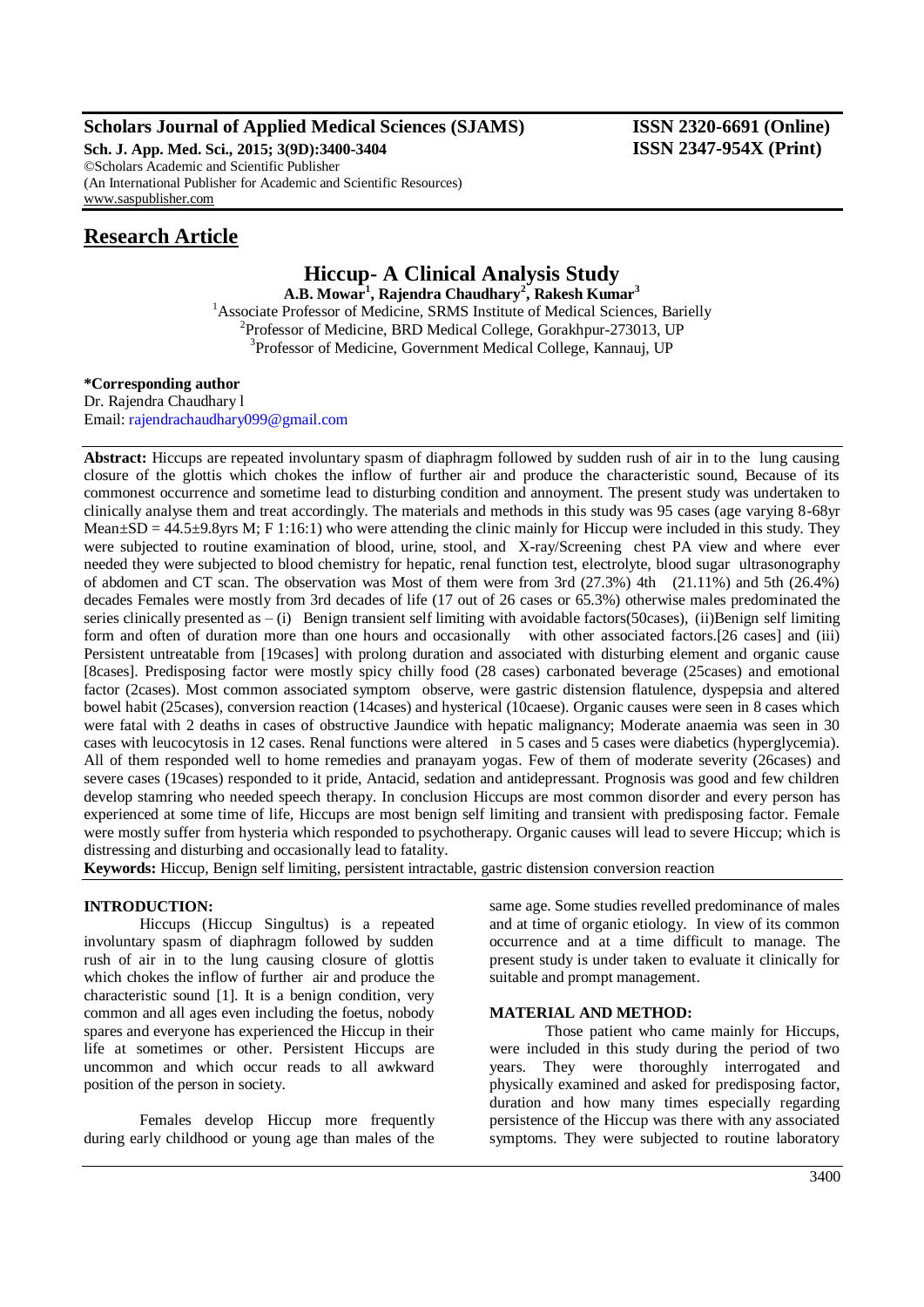investigation of blood urine and stool. In case who were having Hiccup of longer duration and with no obvious cause were submitted to estimation of sugar, electrolyte, BUN, Serum creatinine, X-ray/screening chest PA view liver function test , serum enzyme and ECG. In occasional stances as per need, they were submitted to upper GI Endoscopy, Barium swallow, ultrasonography abdomen, MRI of brain and CT-Scan of chest.

#### **OBSERVATION AND RESULT:**

Ninety-five patients (Table-1) whose age varied from 8-68 yrs  $(44.5\pm9.8)$  with sex ratio of M: F=1.6:1 attended the OPD mainly for Hiccups during the two years' time. Main age group involved was  $3<sup>rd</sup>$  $(27.3\%)$  4<sup>th</sup> (21.1%) and  $5^{th}$  (26.4%) decade of life, female 17 cases or  $65.4\%$  were of  $3<sup>rd</sup>$  decades of life, and outnumbered the male(9cases) while in other age group male predominate the series.

Seventy-six (79.9%) (Table-2), where having Hiccups of benign self limiting and 50 (51.62) of them had mild Hiccup of transient. Persistent and mainly having predisposing factor while (27.3%)of moderate with a little longer duration but always less than one hours, 20% of them had severe intractable Hiccup with prolong duration more than one hour and they were mostly above 40 year of age( 25 cases or 26.3% ) with associated same cause hindering the normal life, 93.7% of them have some predisposing factor in which common ones were chilly spicy food (29.5 %) and carbonated drinks (26.4%), 21.8 % have emotional stress and excitement etc.

Amongst associated symptoms (66.3%) commonest was gastric distress flatulence and dyspepsia (26.4%) 42.2% has psychosomatic disorder, commonest were conversion reaction (14.7%) and hysterical (10.5%) in females. Organic disorders were seen in 8 cases (8.5%) mainly above 50 yrs of age. They were obstructive jaundice with malignancy (2.1%) liver obscess (1.05%) cerebro vascular accident (lacunar infarct 1 case) and inferior IHD (1case).

Laboratory investigation (table-3) revelled mild (33.7%) to moderate degree (10.5%) anaemia's. Five cases (5.3 %) were diabetic as per WHO criteria having raised fasting and post prandial blood sugar normocytic hypo dynamic nature. 3 Cases had clinical features of renal failure (oliguria 2 cases, anuria 1 cases), ultrasonogaphy (6 cases) revelled obstructive jaundice (2 malignancy 2 cases liver disease and alteration in kidney echotexture size. (3 cases) one cases of cerebrovasular accident and seen revelled lacunars infarct with other cases. Ischemic heart disease on ECG findings suggestive of postero inferior infarct Mild Cases (50 cases) responded well with home remedies and avoiding predisposing factor like spicy chilly food (20 cases) alcohol consumption (10 cases), and excitement (10 cases). They were asked to do Pranayam (kapalbhati and anulom vilom, Bharsheka along with yogasanayas). Ten of them needed antidepressant amytriptline 10mg BD.

Moderate cases (26 cases) also responded to home remedies, in addition 15 of them were also give hypnosis and psycho therapy and two of them acupuncture. Five diabetics responded to therapy as soon as they become euglycemic.

Severe cases (19 cases) were given home remedies with pharmacological therapies eight causes who have orgamic cases responded to respective therapy along with home remedies liver abscess (1 case) responded as soon as their abscess was drained. Two of them having obstructive jaundice (malignencies) expired to due to metastasis and had hiscup till last. Rest of them (6 cases) responded well to chlorpromazine and amitryptyline. Two females age 35 to 42 years were having psychogenic origin and needed anti epileptic (valporic acid 500 daily] as there Hiccup occurred in series for 5 to10 minutes.

None of them needed invasive therapy like blocking of phrenic nerves and anesthia. Two children of age 6 years and 8 years developed speech disorder (staemering) who could not be followed but asked to consult Psychiatrist and speech therapy.

| Age Group (in Yrs)  | Males          | $\sim$<br>Females | Total          | %    |
|---------------------|----------------|-------------------|----------------|------|
| Upto $10$           | 2              |                   | 4              | 4.2  |
| $11-20$             | 2              | 8                 | 10             | 10.5 |
| $21-30$             | 9              | 17                | 26             | 27.3 |
| $31 - 40$           | 13             |                   | 20             | 21.1 |
| $41 - 50$           | 17             | 8                 | 25             | 26.4 |
| $51 - 60$           | 5              |                   | 6              | 6.3  |
| Above 60            | 3              |                   | 4              | 4.2  |
| <b>Total</b>        | 51 (53.7%)     | 44 (46.3%)        | 95             | 100  |
| Age range           | $8 - 68$       | $16 - 62$         | $8 - 68$       |      |
| <b>Age Mean</b> ±SD | $42.5 \pm 9.2$ | $28.6 \pm 6.8$    | $44.5 \pm 9.8$ |      |
| <b>Sex Ratio</b>    | 1.16           |                   |                |      |

**Table 1: Age and Sex Distribution (n=95)**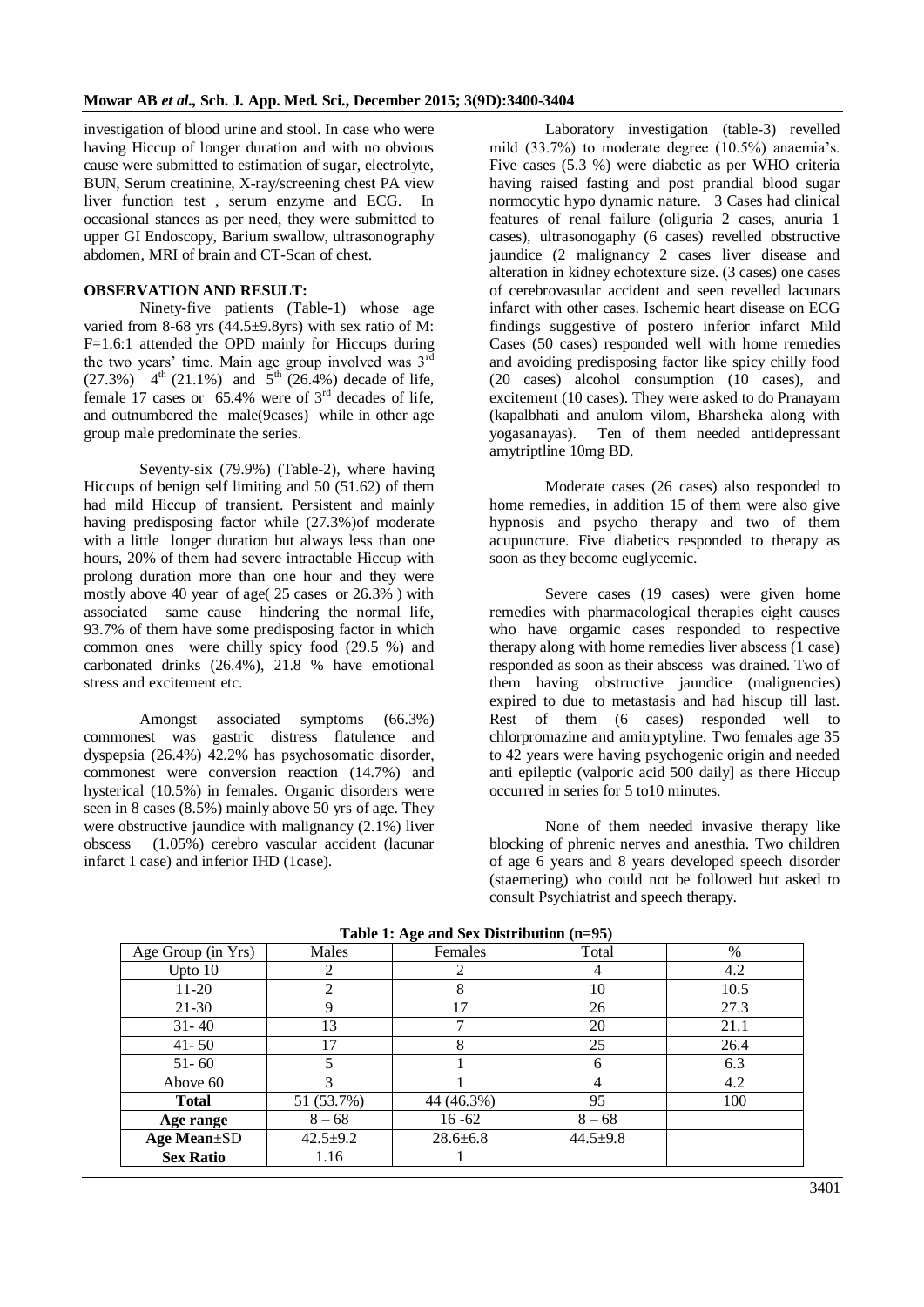|                                                                        | No. of Cases<br>$(n=95)$ | $\%$  |
|------------------------------------------------------------------------|--------------------------|-------|
| 1-Hiccups                                                              |                          |       |
| Benign and can be averted by as acting Predisposing factor transient   | 50                       | 52.6  |
| Benign self limiting with duration often more than one hour and no     | 26                       | 27.3% |
| associated feature                                                     |                          |       |
| Persistent untreatable hiccups not self limiting with prolong duration | 19                       | 20%   |
| more than one hour assisted with some cause and disturbing element.    |                          |       |
| 2-Predisposing Factor                                                  | 89                       | 93.7% |
| Spicy and chilly foods<br>$\bullet$                                    | 28                       | 29.5% |
| Alcohol consumption                                                    | 16                       | 17.1% |
| <b>Carbonated Beverages</b>                                            | 25                       | 26.4% |
| Sudden excitrue and emotional stress<br>$\bullet$                      | 20                       | 21.1% |
| <b>3-Associated Symptoms</b>                                           | 63                       | 66.3% |
| Jerky movement of shoulder<br>$\bullet$                                | 10                       | 10.5% |
| Sudden abdominal wall contraction or movement                          | $\overline{8}$           | 8.5%  |
| Whole body tremors<br>$\bullet$                                        |                          |       |
| Sudden momentary pain in throat, chest or abdomen<br>$\bullet$         | 12                       | 12.6% |
| Gastric distention and flatulence dyspepsia[ GERD]                     | 25                       | 26.4% |
| 4-Psychological disorders                                              | 40                       | 42.2% |
| Personality disorder<br>$\bullet$                                      | 8                        | 8.5%  |
| <b>Conversion Reaction</b>                                             | 14                       | 14.7% |
| Hysterical<br>$\bullet$                                                | 10                       | 10.5% |
| Sudden shock and griet reaction<br>٠                                   | 8                        | 8.5%  |
| 5-Organic Disorder                                                     | $\overline{8}$           | 8.5%  |
| Hepatobiliary<br>$\bullet$                                             |                          |       |
| Liver abscess                                                          | 1                        | 1.05  |
| Obstructive jaundice                                                   | $\overline{2}$           | 2.16  |
| Renal<br>$\bullet$                                                     |                          |       |
| Ac renal failure                                                       | 1                        |       |
| Chronic leading to acute exacerbation of renal failure                 | $\overline{2}$           | 2.1%  |
| Cerebro vascular accidental (infarct)                                  | $\mathbf{1}$             | 1.05% |
| Cardiovascular (inf IHD)                                               | $\mathbf{1}$             | 1.05% |

**Table 2: Clinical Manifestations (n=95)**

### **Tablet 3: Laboratory Findings. (n=95)**

| <b>Lab Findings</b>     | No. of cases   | $\frac{6}{6}$ |
|-------------------------|----------------|---------------|
| Hemoglobin in Hb %      |                |               |
| $10 - 12%$              | 32             | 33.77%        |
| $8 - 10%$               | 10             | 10.5%         |
| TLC 9000 - 12000/cmm    | 12             | 12.6%         |
| Serum bilirubin         |                |               |
| $2 - 5$ mg%             | 3              | 3.2%          |
| $5 - 12$ mg%            | $\overline{2}$ | 2.1%          |
| S. creatinine           |                |               |
| $2 - 8 \%$              | 5              | 5.3%          |
| Bl Urea                 |                |               |
| $80 - 120mg$            | 3              | 3.2%          |
| Olig urea               |                | 1.05%         |
| Anuria                  |                | 1.05%         |
| <b>Blood Sugar</b>      |                |               |
| Fasting<br>$>130$ mg/dl | 6              | 6.3%          |
| PP<br>$>180$ mg/dl      | 5              | 5.3%          |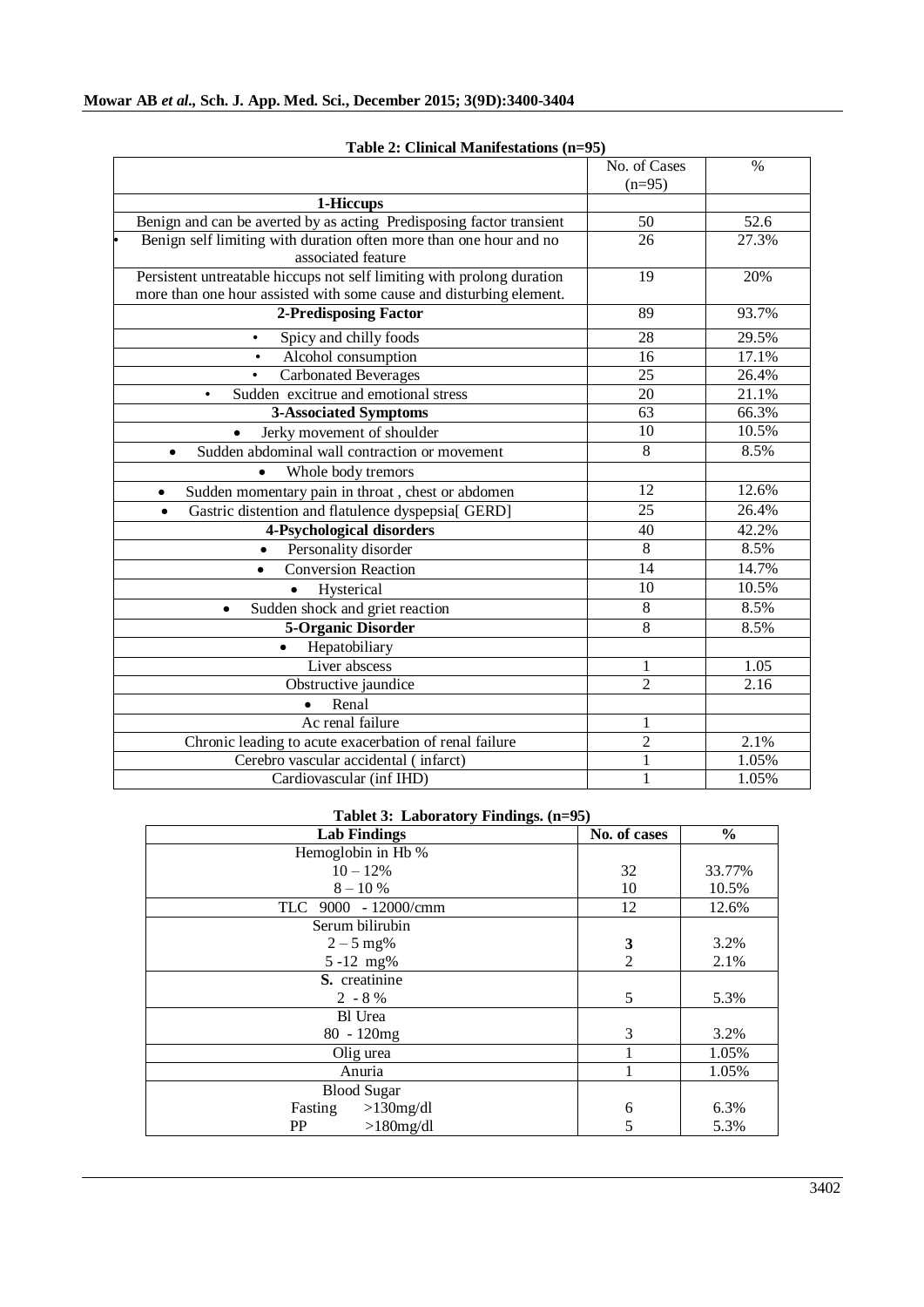#### **DISCUSSION:**

Hiccup is repeated involuntary spasm of diaphragm followed by sudden rush of air into the lung causing closure of glottis which chokes the inflow of further air and produces the characteristic sounds tic Ninety-five cases who came mainly for hiccup , where analysed clinically and submitted to relevant investigation.

Mostly literature  $1 - 5$  mention the predominance of male (82%) affected upto ratio of 4:1 [3] but in present series the male to female ratio was 1:16:1, we have observed the predominance of female in  $3<sup>rd</sup>$  (17.7%) decade of life where female were 17 out of 25 cases i.e. 68% and they had psychogenic origin i.e. historical (10 cases) and conversion reaction (4 cases), common age group involved where  $3<sup>rd</sup>$  (27.3%) 4 th (21.2%) and 5th (26.4) decades of life.

It has been mentioned that of it affects all age group including the foetus. In present series we have children below 10 years of age and 4 elderly person of above 60 years, among these 4 elderly person 3 had organic causes (2 obstructive jaundice and one inferior IHD, Hiccup sound observed were 3 types as described in literature 1-4, Majority of the patients (50 cases 52.6%) had benign self limiting with duration less than half hour and associated with predisposing factor, eg chilly spicy food (29.5%) and few of them had occasional alcoholic drinks. There were cases of benign self limiting but often duration was above one hour (26 cases or 27.3%), 19 cases (20.7%) had persistent intractable and associated with jurky movement and tremors. The most common associated feature was gastric distension flatulence and dysphagia (26.4%) with disturbance in throat and with often chest and abdominal discomfort. This type of associated feature had been discomfort due to hyperacidity and gastro oesophageal reflux [3, 5-7]. Hiccup was also due to psychogenic disorder of which conversion reaction  $(24.7\%)$  and hysterical  $(10.5\%)$  In Female were common. Organic disorder seen in 8 cases and as described it mostly involve the diaphragm and causes hiccup [7, 8].

As described most of them responded to nonmedical or home remedies 1-3,[9]. These were avoiding predisposing factor, valsalva manure various pranayam yogas etc. Often it is relived by chilly cold milk ice-cream etc, 1 case of cerebrovascular accident (lacunar infarct responded to acupuncture along with home remedies. Zhee *et al.*[10]*;* and Dietz *et al.*[11]*;* observe good result of acupuncture in persistent hiccup, Two cases of present series responded to Baclofen as reported by Turky Limas A *et al.;* [12] None of the our patients needed anesthetic or invasive therapy.

Prognosis was good in most of our cases except in few cases (15 cases) who felt annoyed some time emrassed in society, Two children developed stammering who were advised for speech therapy, two patients of obstructive jaundice with hepatic malignancy expired due to hepatic lesion and had hiccup till past.

#### **CONCLUSION:**

Hiccup is the disease of young adult and young person  $(2^{nd} 3^{rd} 4^{th}$  decades) Female were mostly of age between 21- 30 years otherwise males are mostly affected Hiccup has the usual presentation, it is benign self limiting and shorter duration less than one hour, Few of them will have persistant intractable and presented more than one hour or even days, Hiccup responded mostly to home remedies and other conventional therapy. Pharmacologic therapy conventional therapy. (antiflatulents prokinetics, sedative and amitryptyline) have good result overall prognosis was good.

#### **REFERENCES:**

- 1. Beors MH, Porter RS. Jones TV; hiccups Approach with patients with upper GI complaints – in "Merks Manual"  $18<sup>th</sup>$  edition eds. Alber KR, Bownman MA Colleus, Merk Research Laborotary, White house station, 2006; 2(7): 70-71.
- 2. Celli BR; "Disease of Diaphragm, Chest wall. Pleura, Mediastinum, Disorders of diaphragm motion in" Cecil, s Text book of Medicine, 22nd Edition. Eds Lee G Dennis A, Elsevier India[p] ltd, New Delhi, 2004; 1(a): 569.
- 3. Mowar AB Yadav N, Gupta' S, Nigam P, Kamar R; Hiccups J Ind, Acad Cl Med , 2014, 15: 216- 219 .
- 4. Bobele, M; Non medical management intractable-hiccups a brief review of the literature, Psychol. Rep, 1987 ;16 : 225-226.
- 5. Smith HS, Busra camwong A; Management of hiccups in the Palliative care population, Am. J. Hosp Palliative Care 2005; 20: 149 -154.
- 6. Turkyilmaz A, Erogle A; Use of Beclofen in the treatment of oesophageal stent related hiccups.
- 7. Rajesh G; Managing recurrent hiccups in'' Practical Gastroenterology<sup>"</sup>, 1<sup>st</sup> Edition Editors Balakrishnan V, Jaypee Bros medical publisher [p] ltd , New Delhi, 2007; 4: 31-36.
- 8. Feldman M, Friedman LS, Branel YLI; Hiccups-Diseases of the diaphragm in "Sleisenger and Fordrant" Gastro intestinal and Liver Disease 9th edition. Eds Drugnne M, Sriuder. A, Library of Congress Catalogiing in Publication Data, Canada 2010; 5 (12-37): 621& 177.